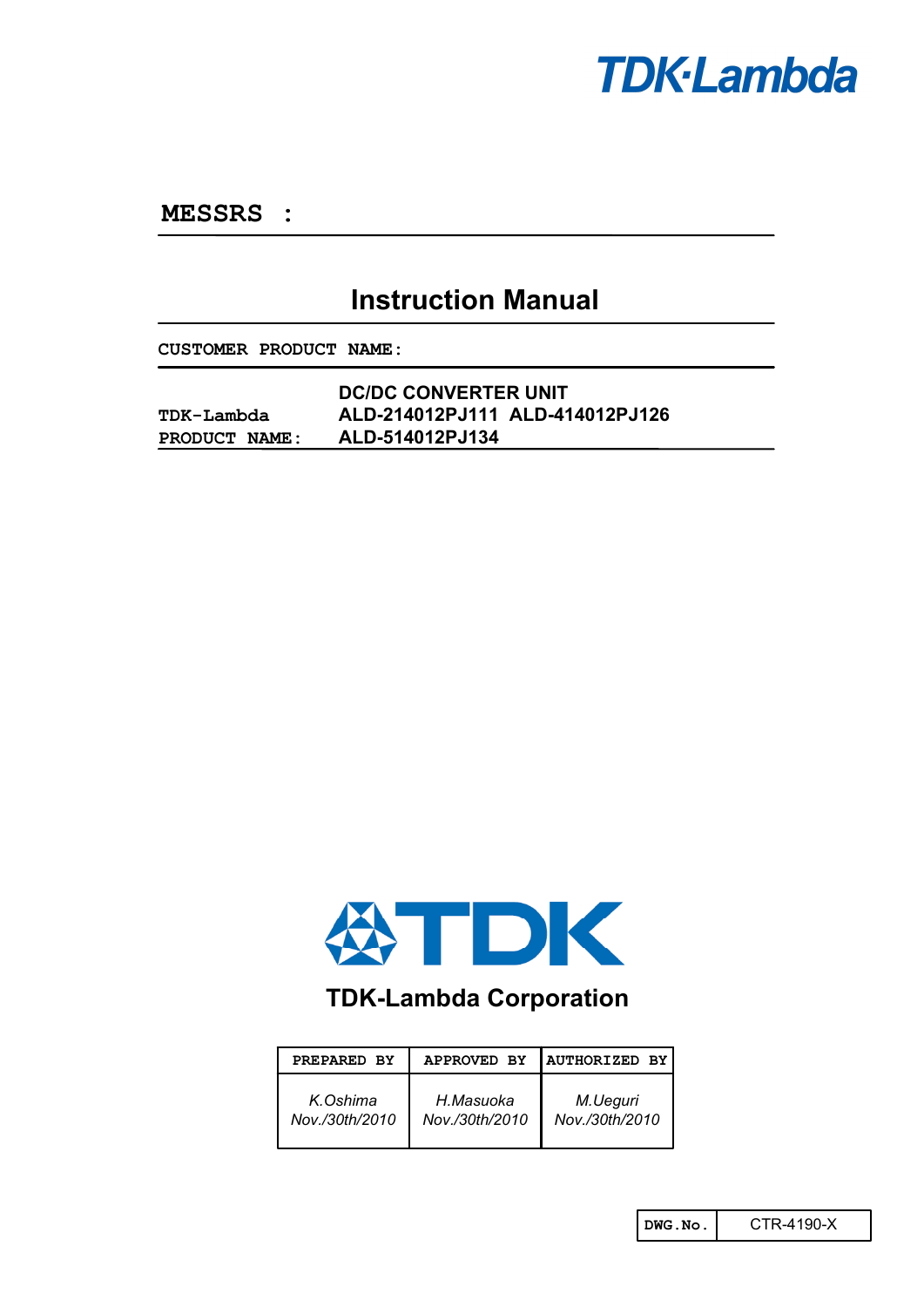# **Precautionary Notes Regarding the Use of This Converter**

**When using this product, give due consideration to the precautionary notes described below and ensure a safe design. Inappropriate use may result in electric shock, injury or fire.**

| <b>Caution</b>                                                                                                                                                                                                                                                                                                                                                                                                                                                                                                                                                                                                                                                                                                                                                                                                                                                                                                                                                                                                                                                                                                                                                                                                                                                                                                                                                                                                                                                                                                                                                                                                                                                                                                                                          |
|---------------------------------------------------------------------------------------------------------------------------------------------------------------------------------------------------------------------------------------------------------------------------------------------------------------------------------------------------------------------------------------------------------------------------------------------------------------------------------------------------------------------------------------------------------------------------------------------------------------------------------------------------------------------------------------------------------------------------------------------------------------------------------------------------------------------------------------------------------------------------------------------------------------------------------------------------------------------------------------------------------------------------------------------------------------------------------------------------------------------------------------------------------------------------------------------------------------------------------------------------------------------------------------------------------------------------------------------------------------------------------------------------------------------------------------------------------------------------------------------------------------------------------------------------------------------------------------------------------------------------------------------------------------------------------------------------------------------------------------------------------|
| • This product is designed for driving LED backlight systems.<br>Do not use it with any other load.<br>• Store this product under the conditions defined in the specification document.<br>• Do not store this product in an environment where dust, dirt or corrosive gas(salt, acid, base, etc.) is present.<br>• This product is designed for use with general electronic equipment.<br>If it is to be used with medical equipment that directly affects human life or for the control of<br>transportation equipment to which passengers entrust their lives, provide thorough fail-safe measures.<br>• Avoid using this product under high temperatures or high humidity or in an environment in which<br>dust, dirt or any corrosive gas (salt, acid, base, etc.) is present.<br>Also, be careful not to allow the formation of dew condensation. It may result in damage or electric shock.<br>• If the product does not have a built-in protective circuit (circuit breaker, fuse, etc.),<br>it is recommended that a fuse be used at the input stage to prevent the occurrence of<br>smoke or fire in the event of a malfunction.<br>Even when the product has a built-in protective circuit (circuit breaker, fuse, etc.),<br>the circuit may not function properly due to inappropriate operating conditions or power-supply capacity.<br>It is recommended that an appropriate protective circuit (circuit breaker, fuse, etc.)<br>be provided separately from the built-in circuit.<br>• Use the product only within the specified input voltage, output voltage, and operating temperature ranges.<br>Exceeding these values may result in damage, etc.<br>• Provide a measure for the prevention of surge voltage due to lightning, etc. |
| Abnormal voltage may result in damage, etc.<br>• This product is not designed to provide resistance to radiation.<br>. Ripples could be superimposed on the voltage and the current in the input source connected to the inverter,<br>depending on the impedance in the input source, wiring, etc.<br>When you select an input source, please check waveforms, etc on the final set.<br>. This product doesn't have the input overvoltage protection circuit. If there is a possibility that the surge voltage is<br>impressed to the input, please do the serge prevention measures.<br>. Please do not remodel and do not process it. Our company doesn't assume the responsibility of those things.<br>• Please attentionnote the safe design enough. Especially, do not cause the troubles such as the accident causing injury or<br>deaths and fire accidents.                                                                                                                                                                                                                                                                                                                                                                                                                                                                                                                                                                                                                                                                                                                                                                                                                                                                                     |
| <b>Handling Precautions</b>                                                                                                                                                                                                                                                                                                                                                                                                                                                                                                                                                                                                                                                                                                                                                                                                                                                                                                                                                                                                                                                                                                                                                                                                                                                                                                                                                                                                                                                                                                                                                                                                                                                                                                                             |
| . Do not stack multiple products on top of one another.<br>• Do not allow the product to come in contact with tools, etc.                                                                                                                                                                                                                                                                                                                                                                                                                                                                                                                                                                                                                                                                                                                                                                                                                                                                                                                                                                                                                                                                                                                                                                                                                                                                                                                                                                                                                                                                                                                                                                                                                               |

- Do not apply excessive stress during installation.
	- It may cause chipping and cracking, resulting in damage, etc.
- Please do not use the product, if it has been dropped because there is the possibility of component damage.

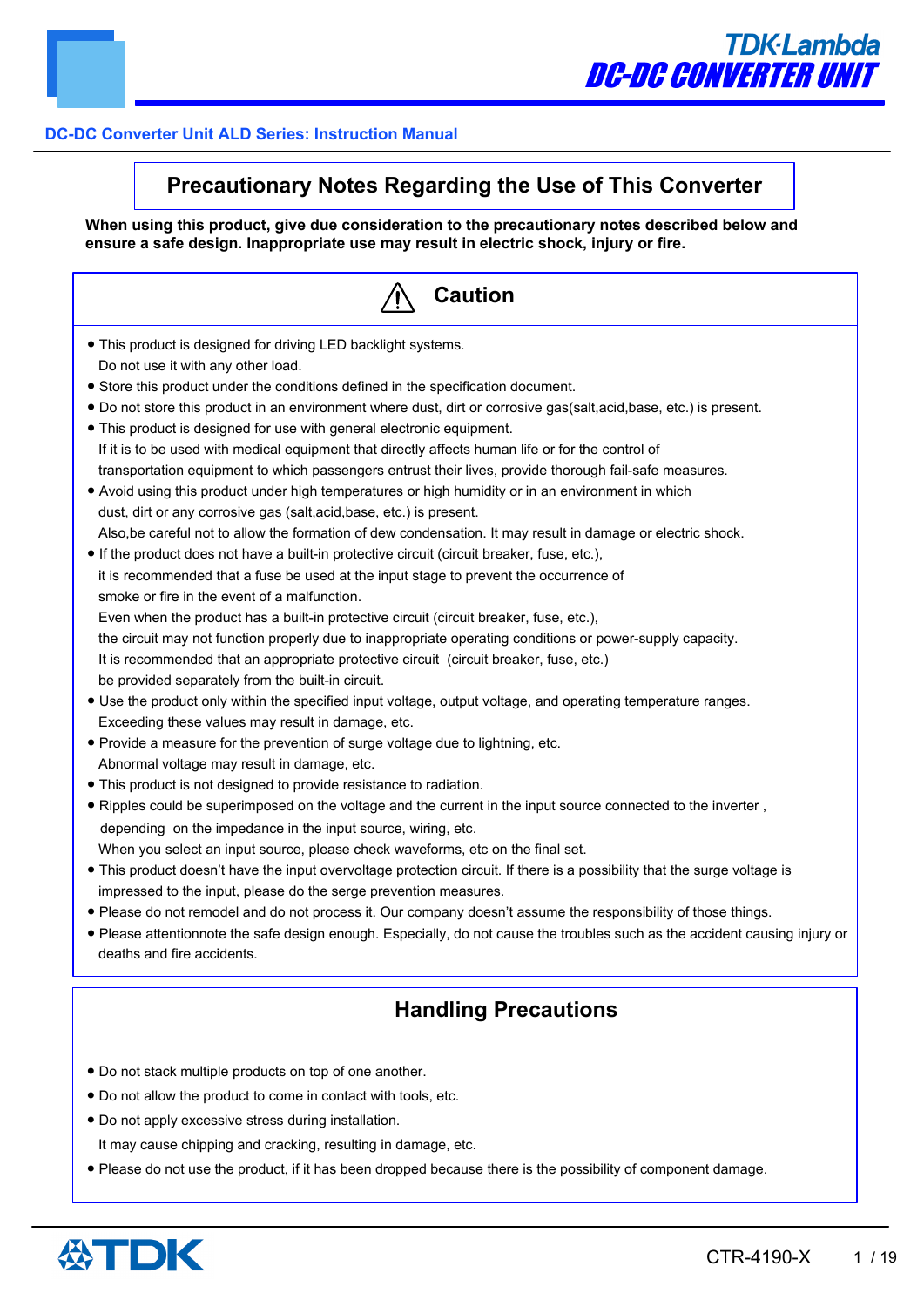

# 1 Product Name



# 2 Product Summary

\* The ALD Series Lineup is as follows:

| Item Name       | # of<br><b>Strings</b> | Input<br>Voltage<br>(Vdc) | Output<br>Current<br>(mA) | <b>Burst</b><br>Freq.<br>(Hz) | Dimming<br>Analog<br>DC(V) | <b>PWM</b><br>DC(V) | Vopen<br>max<br>(V) | <b>Dimensions</b>                  |
|-----------------|------------------------|---------------------------|---------------------------|-------------------------------|----------------------------|---------------------|---------------------|------------------------------------|
| ALD-214012PJ111 |                        | $10.8 - 13.2$             | 140                       | 200                           | $2.5 - 0$                  | $2.5 - 0$           | 44                  | 85.0(typ.)x21.5(typ.)x5.2(max)     |
| ALD-414012PJ126 |                        | $10.8 - 13.2$             | 140                       | 200                           | $2.5 - 0$                  | $2.5 - 0$           | 44                  | 100.0(typ.)x50.0(typ.)x5.2(max)    |
| ALD-514012PJ134 |                        | $10.8 - 13.2$             | 140                       | 200                           | $2.5 - 0$                  | $2.5 - 0$           | 44                  | $100.0$ (typ.)x50.0(typ.)x5.2(max) |

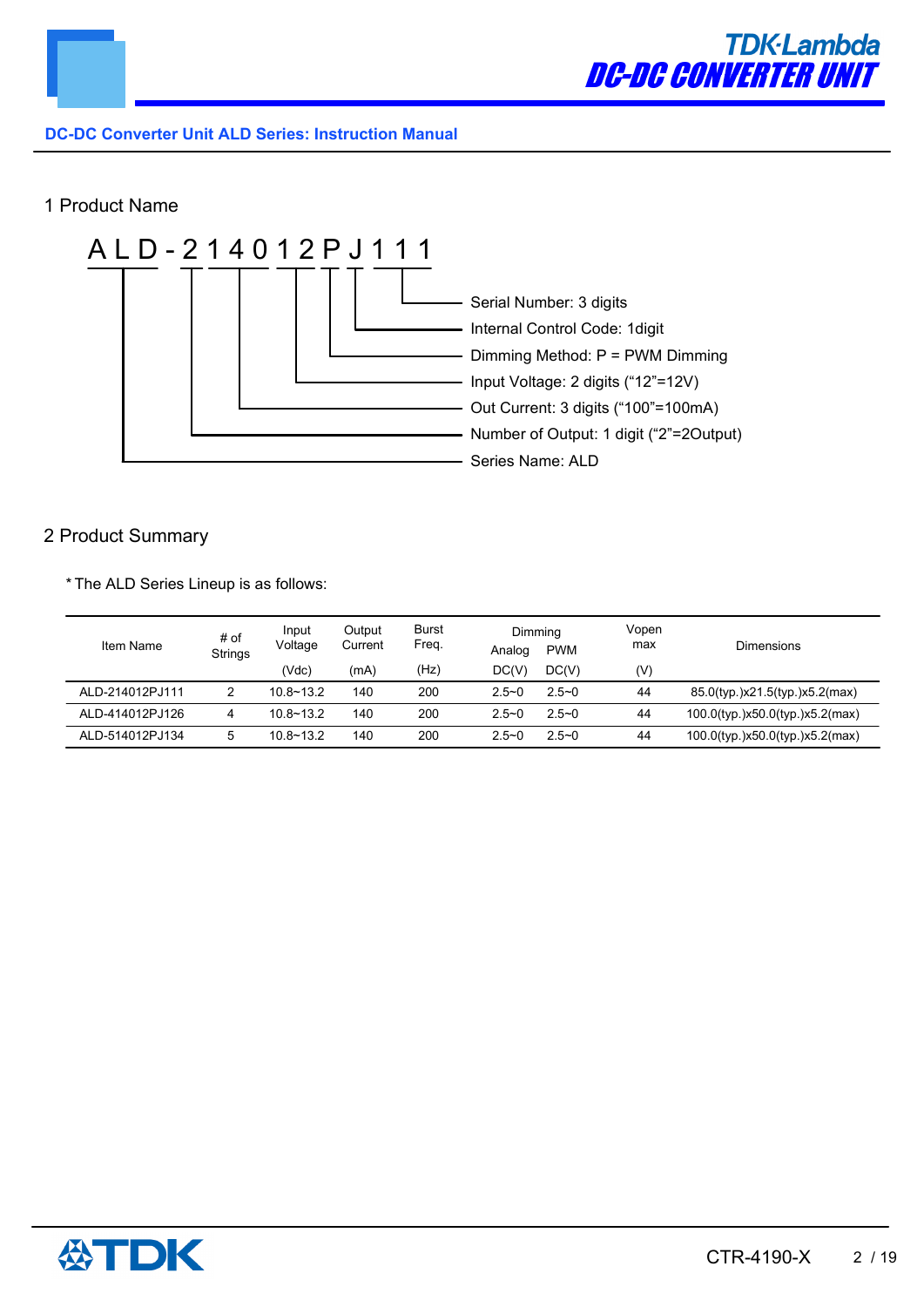# 3 Terminal Connection

\* Please be careful when connecting the input terminal. The converter may be damaged if there is a mistake in the terminal connection or polarity.

The connector used for each product is different so make sure that you use only the connector indicated in the Product Specifications.

Please refer to Table 3-1 which indicates the connector to be used with each product.

#### Table 3-1

| <b>Product Name</b> | Input Connector | Corresponding<br>connector | Vendor     | <b>Output Connector</b> | Corresponding<br>connector | vendor |
|---------------------|-----------------|----------------------------|------------|-------------------------|----------------------------|--------|
| ALD-214012PJ111     | SM08B-SRSS-TB   | SHR-08V-S-B                | JST        | SM06B-SRSS-TB           | SHR-06V-S-B                | JST    |
| ALD-414012PJ126     | SM14B-SRSS-TB   | SHR-14V-S-B                | <b>JST</b> | SM10B-SRSS-TB           | SHR-10V-S-B                | JST    |
| ALD-514012PJ134     | SM14B-SRSS-TB   | SHR-14V-S-B                | JST        | SM10B-SRSS-TB           | SHR-10V-S-B                | JST    |

\* The input connector functions are explained in Tables 3-2~3-3.

#### Table 3-2 ALD-214012PJ111

| Pin               | Symbol          | Specification                                    | Note                  |  |
|-------------------|-----------------|--------------------------------------------------|-----------------------|--|
| CN <sub>1-1</sub> | Vin             | $10.8 - 13.2$ (Vdc)                              | Input Voltage         |  |
| CN1-2             |                 |                                                  |                       |  |
| CN1-3             | GND             | O(V)                                             | <b>GND</b>            |  |
| <b>CN1-4</b>      |                 |                                                  |                       |  |
| CN1-5             | Vrmt            | $0 - 0.4$ (Vdc) : OFF<br>$2.5 \sim$ Vin(Vdc): ON | <b>ON/OFF Control</b> |  |
| CN1-6             | Vbr             | $0 - 2.5$ (Vdc)                                  | PWM dimming*1         |  |
|                   | Rbr             | $0 \sim 50(k\Omega)$                             |                       |  |
| <b>CN1-7</b>      | <b>ADIM</b>     | $0 - 2.5$ (Vdc)                                  | Analog dimming*2      |  |
| CN1-8             | Vst<br>(Output) | 0(V)/5(Vdc)                                      | Alarm output*3        |  |

\*1 Maximum brightness is Vbr=0V or Rbr=0 $\Omega$ . Minimum brightness is Vbr=2.5V or Rbr=50k $\Omega$ .

\*2 Maximum brightness is ADIM=0V. Minimum brightness is ADIM=2.5V.

\*3 Alarm output is 0V at normal operation and 5V at abnormal operation. However, alarm output becomes unstable that Vrmt is not turning on.

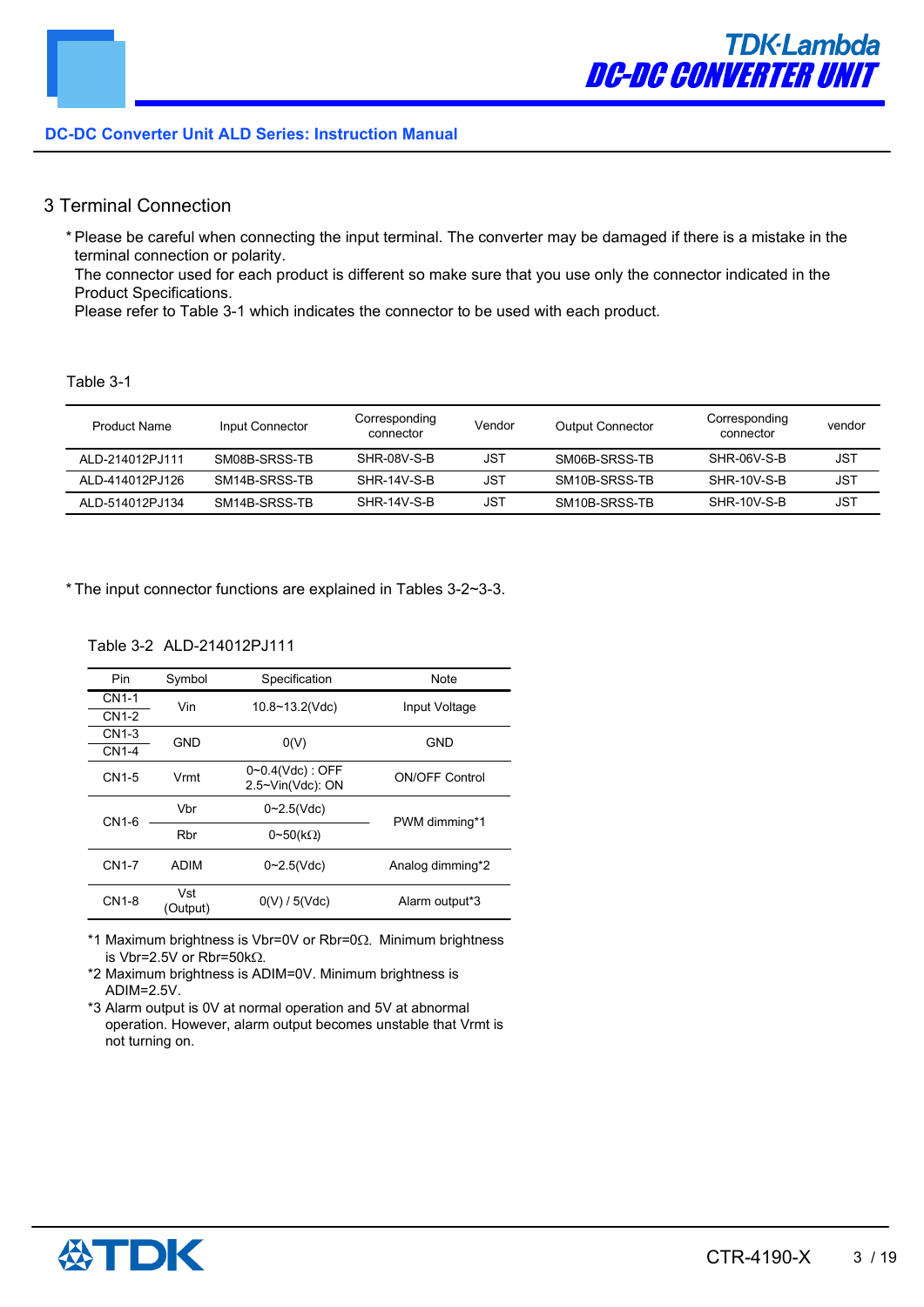| Pin          | Symbol          | Specification                                    | Note                  |                                          |
|--------------|-----------------|--------------------------------------------------|-----------------------|------------------------------------------|
| <b>CN1-1</b> |                 |                                                  |                       |                                          |
| CN1-2        |                 |                                                  |                       |                                          |
| CN1-3        | Vin             | $10.8 \sim 13.2$ (Vdc)                           | Input Voltage         |                                          |
| <b>CN1-4</b> |                 |                                                  |                       |                                          |
| CN1-5        |                 |                                                  |                       |                                          |
| CN1-6        |                 |                                                  |                       |                                          |
| <b>CN1-7</b> |                 |                                                  |                       |                                          |
| CN1-8        | <b>GND</b>      | O(V)                                             | <b>GND</b>            |                                          |
| CN1-9        |                 |                                                  |                       |                                          |
| CN1-10       |                 |                                                  |                       |                                          |
| CN1-11       | Vrmt            | $0 - 0.4$ (Vdc) : OFF<br>$2.5 \sim$ Vin(Vdc): ON | <b>ON/OFF Control</b> |                                          |
| CN1-12       | Vbr             | $0 - 2.5$ (Vdc)                                  | PWM dimming*1         | *1 Maximum brightr                       |
|              | Rbr             | $0 \sim 50$ (kΩ)                                 |                       | brightness is Vbr<br>*2 Maximum brightr  |
| CN1-13       | <b>ADIM</b>     | $0 - 2.5$ (Vdc)                                  | Analog dimming*2      | brightness is AD<br>*3 Alarm output is 0 |
| CN1-14       | Vst<br>(Output) | 0(V) / 5(Vdc)                                    | Alarm output*3        | abnormal operati<br>unstable that Vrn    |

- ness is Vbr=0V or Rbr=0 $\Omega$ . Minimum  $r=2.5V$  or Rbr=50k $\Omega$ .
- ness is ADIM=0V. Minimum  $1M=2.5V$ .

IV at normal operation and 5V at ion. However, alarm output becomes mt is not turning on.

\* The output connector functions are explained in Tables 3-4~3-6.

#### Table 3-4 ALD-214012PJ111

| Pin   | Symbol | Note                  |
|-------|--------|-----------------------|
| CN3-1 | LED C2 | line2-cathode side    |
| CN3-2 | LED A2 | line2-anode side      |
| CN3-3 | LED A1 | line1-anode side      |
| CN3-4 | LED C1 | line1-cathode side    |
| CN3-5 | N.C.   | Not connected         |
| CN3-6 | N A    | Tie to GND internally |

# Table 3-5 ALD-414012PJ126

| Pin                | Symbol | Note                 |
|--------------------|--------|----------------------|
| CN <sub>3</sub> -1 | LED C4 | line4-cathode side   |
| CN3-2              | LED A4 | line4-anode side     |
| CN3-3              | LED A3 | line3-anode side     |
| $CN3-4$            | LED C3 | line3-cathode side   |
| CN3-5              | LED C2 | line2-cathode side   |
| CN3-6              | LED A2 | line2-anode side     |
| CN3-7              | LED A1 | line1-anode side     |
| CN3-8              | LED C1 | line1-cathode side   |
| CN3-9              | N.C.   | Not Connected        |
| CN3-10             | N C.   | <b>Not Connected</b> |

#### Table 3-6 ALD-514012PJ134

| Pin    | Symbol | Note               |
|--------|--------|--------------------|
| CN3-1  | LED C5 | line5-cathode side |
| CN3-2  | LED A5 | line5-anode side   |
| CN3-3  | LED A4 | line4-anode side   |
| CN3-4  | LED C4 | line4-cathode side |
| CN3-5  | LED C3 | line3-cathode side |
| CN3-6  | LED A3 | line3-anode side   |
| CN3-7  | LED A2 | line2-anode side   |
| CN3-8  | LED C2 | line2-cathode side |
| CN3-9  | LED C1 | line1-cathode side |
| CN3-10 | LED A1 | line1-anode side   |

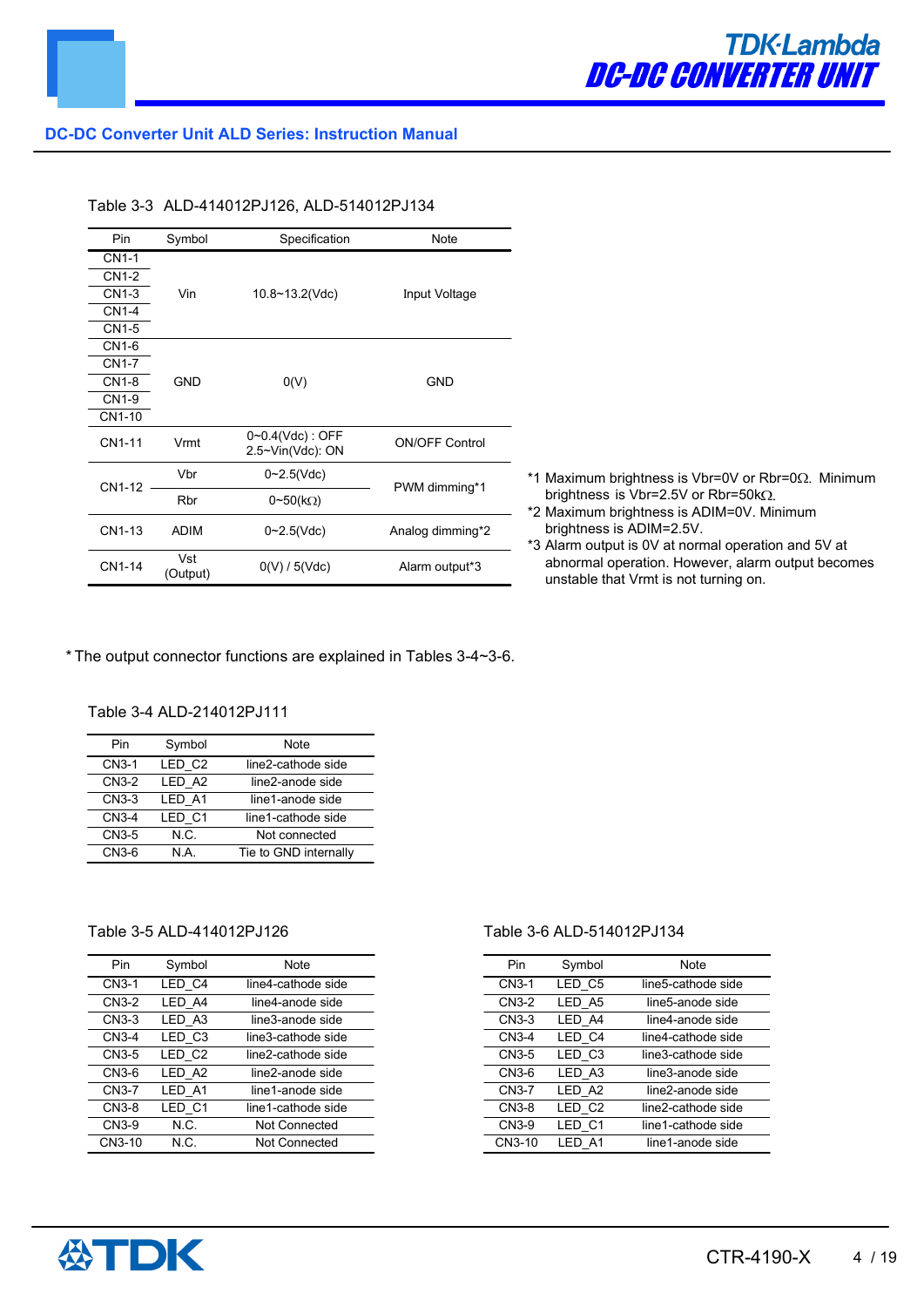- \* Vbr and ADIM terminal has a low internal impedance setting.
- If you apply voltage to the Vbr terminal, we recommend a voltage follower connection or a low output impedance connection.

When you have no choice but to connect a high impedance circuit to Vbr terminal, please consider the equivalent circuit described in Internal circuit of Product Drawing.

\* Vst terminal is alarm output terminal. Vst outputs around 0V at steady state, around 5V at open LED condition. When using the alarm output signal of the converter, we recommend high input impedance device like a comparator input or a logic input. Please consider the equivalent circuit described in Internal circuit of Product Drawing.

\* We recommend that the converter GND terminal and LCD backlight frame connected to each other. (Fig. 3-1) When operating LCD backlight at floating connection, converter might be damaged due to application of overvoltage from LED to converter due to contact discharge to the LCD backlight. If the converter GND fixing terminal cannot be connected directly to the LCD backlight panel, please connect from the converter GND fixing terminal to the LCD backlight frame in some way.



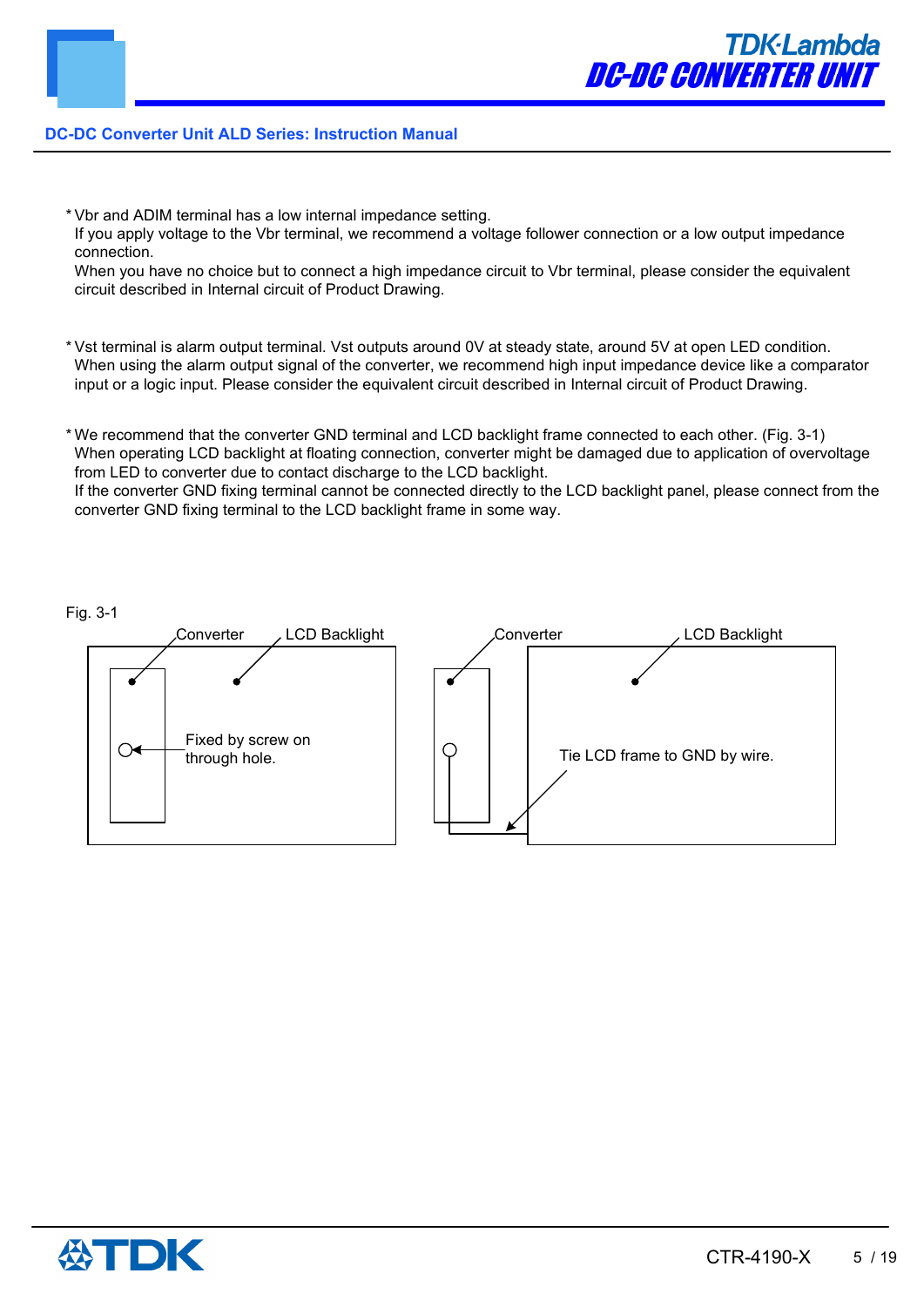

# 4 Noise Reduction

- \* Converter noise generation summary
	- (1) Ripple noise between input terminals
	- (2) Switching noise by main switch
	- (3) Induction noise by inductor leakage flux

# 4-1 Ripple Noise between Input Terminals

\* The Input terminal of the ALD series has the following reference circuit Figures 4-1~4-3.

#### Fig. 4-1 ALD-214012PJ111





#### Fig. 4-2 ALD-414012PJ126 Fig. 4-3 ALD-514012PJ134



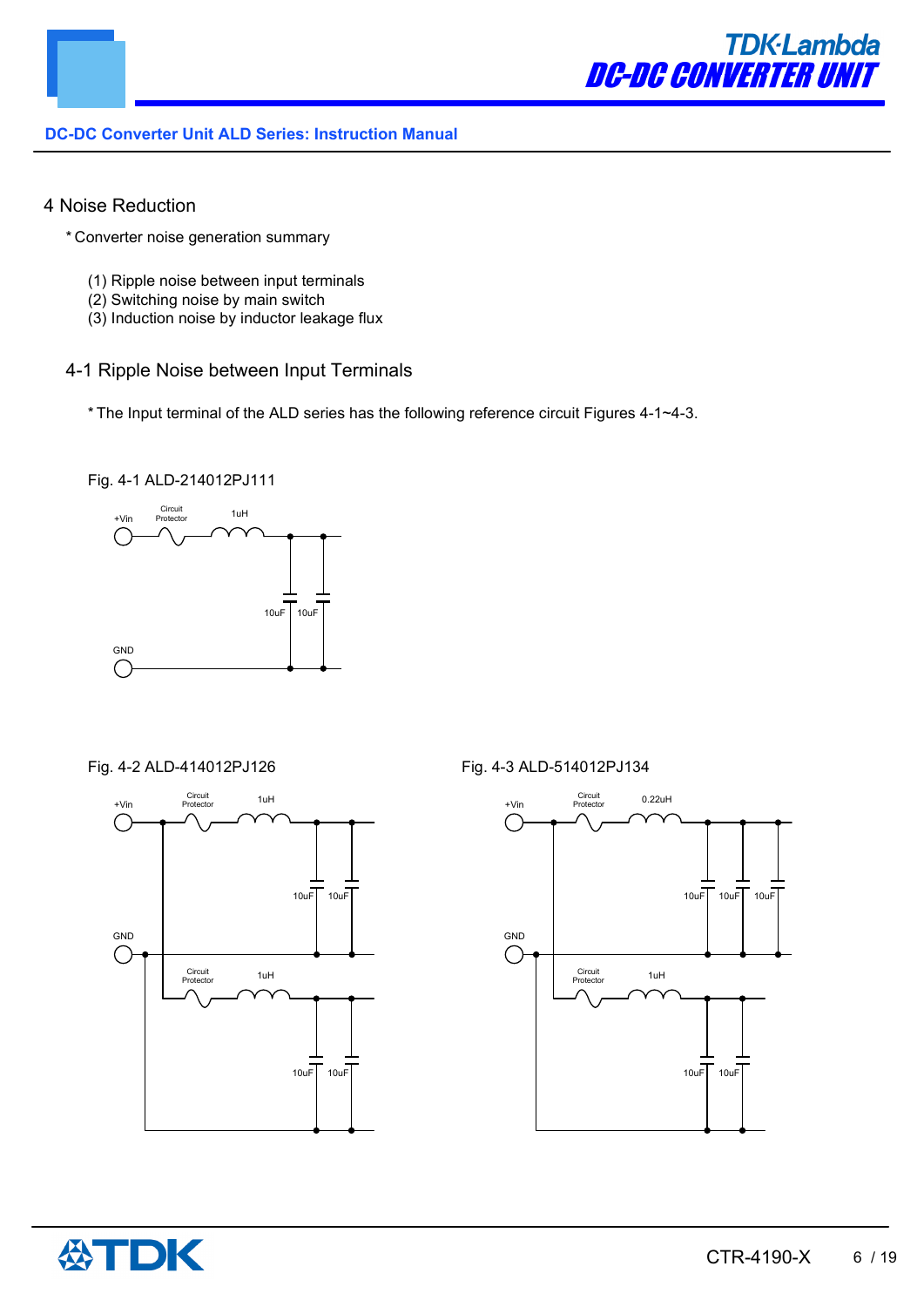$*$   $\pi$ -type low pass filter is available by attaching an external capacitor to the input terminal. This filter is effective against ripple voltage and current at the input terminal. And this filter is not susceptible to ESR and capacitance because an inductor is on the input line.

We evaluate ripple voltage and current as follows: We attached a Nippon Chemicon type LXZ35V-1000uF( $\phi$ 12.5, L=20mm) 15cm from the converter.

The ripple voltage and current is determined by external capacitance, ESR, wire length and wiring impedance. Please confirm ripple voltage and ripple peak current is within the value described in the Product Drawing before using.



# 4-2 Switching Noise by Main Switch

\* The ALD series adopts the boost up chopper topology.

The switching frequency is between 500kHz and 800kHz. It is different depending on the model. The internal burst dimming frequency is about 200Hz. Noise may appear at basic frequency and odd number times of frequency.

Please confirm that the final set is not affected by this noise.

- \* If the conduction noise level becomes a problem, please insert the low-pass filter, the normal mode filter, and the common mode filter of the multistage configuration in the input side according to the kind of the noise, and please use the clamping filter for the I/O cable to decrease the line noise in the power supply, as shown in Figure 4-5.
- \* If the radiation noise level becomes a problem, please shield or separate the distance from electrical loop with main MOSFET, diode, and capacitor.

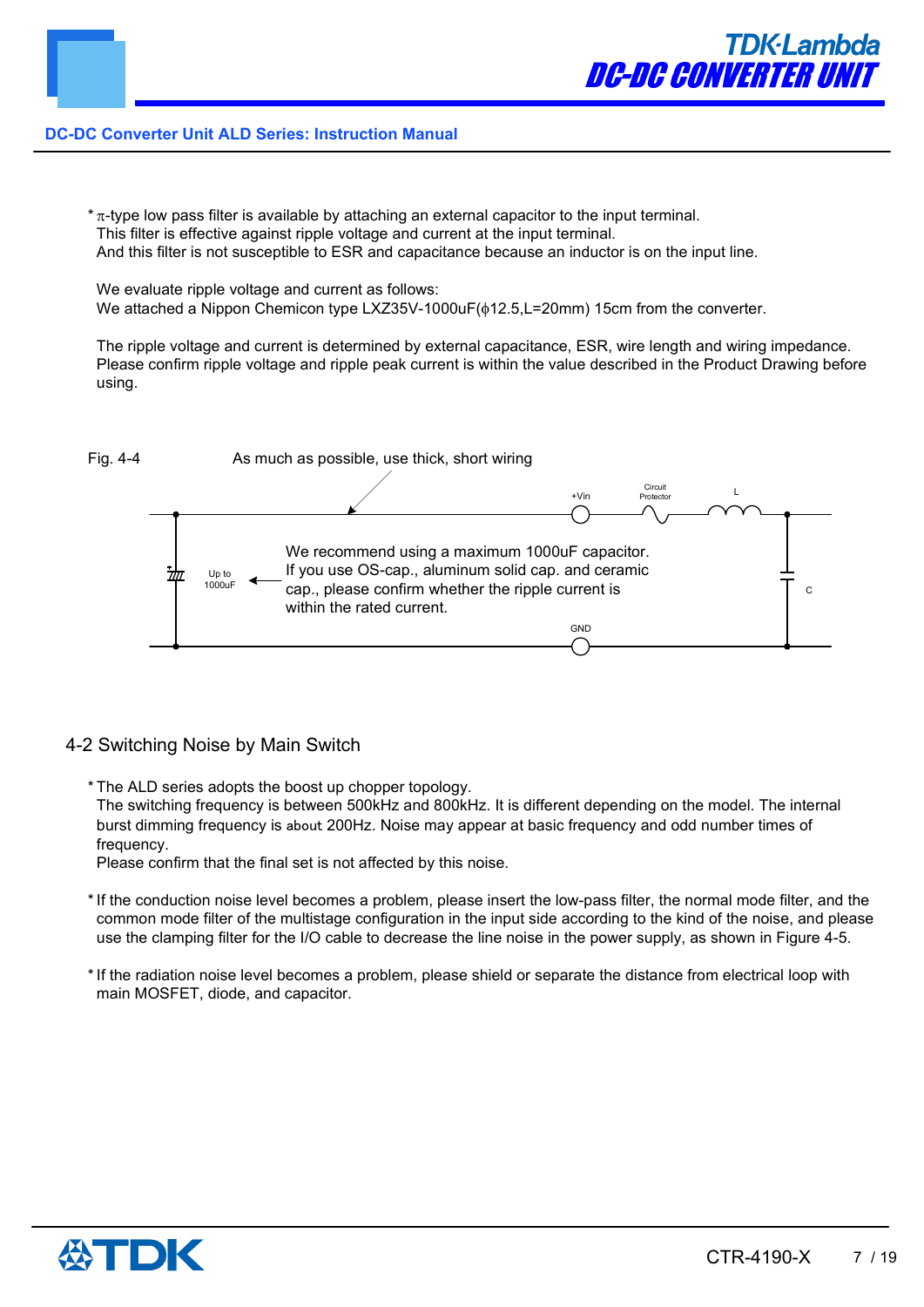



\* Please measure the noise as follows,

- 1. Measure it directly without GND side clip, in order to minimize the loop of signal GND. However, there is a possibility that the noise gets on according to the measuring method.
- 2. Measure it with the following cables, JEITA(Japan Electronics and Information Technology Industries Association), RC9141, 7.13 Fig.C http://www.jeita.or.jp/english/

We uses the measuring method of 2.

#### 4-3 Induction Noise by Inductor Leakage Flux

\* In the ALD series, the choke inductor is the component that generates leakage flux. The inductor may affect the high impedance line of near field because of the huge leakage flux. Please be careful do not place signal path near field of inductor.

And if you shield leakage flux by high permeability material at close range of inductor top, eddy current losses by leakage flux occurs. As a result, it reduces circuit efficiency and causes unexpected heat up. Please be sure to keep enough space between shield materials and the inductor.

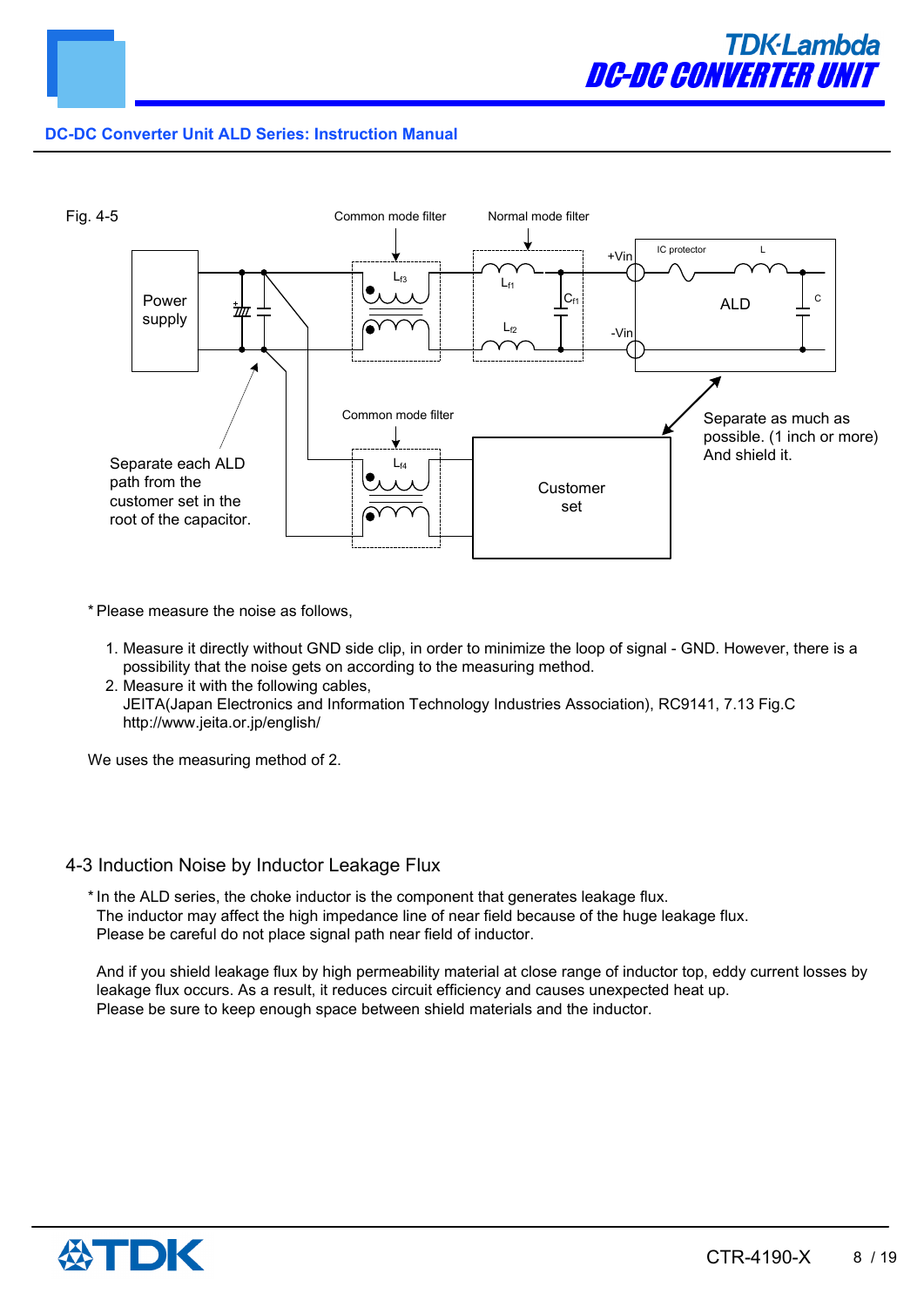# 5 Dimming Function

- \* The ALD series is able to the PWM dimming by the Vbr/Rbr terminal and the analog (current) dimming by the ADIM terminal.
- \* It is possible to concurrent use of the Vbr/Rbr terminal and ADIM terminal. Figure 5-1 shows the output current images for concurrent use.



Fig. 5-1 Images of the output current signal at Vbr/Rbr/ADIM dimming.

\* Next, curve of dimming characteristics is shown as follows.

# 5-1 ALD-214012PJ111



Fig. 5-2 PWM dimming characteristics (Vbr vs Iout) Fig. 5-3 PWM dimming characteristics (Rbr vs Iout)

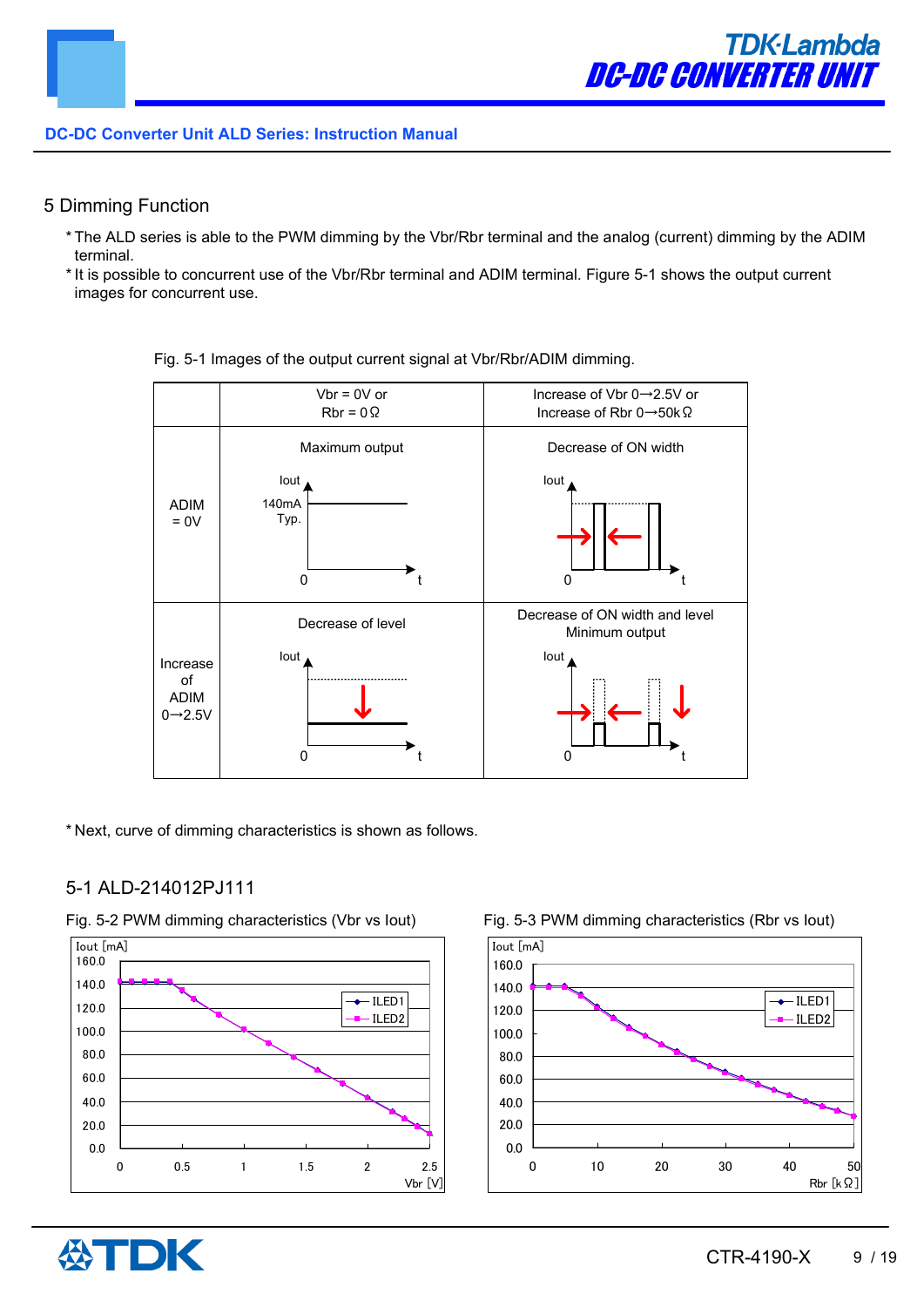





# 5-2 ALD-414012PJ126

Fig. 5-5 PWM dimming characteristics (Vbr vs Iout) Fig. 5-6 PWM dimming characteristics (Rbr vs Iout)









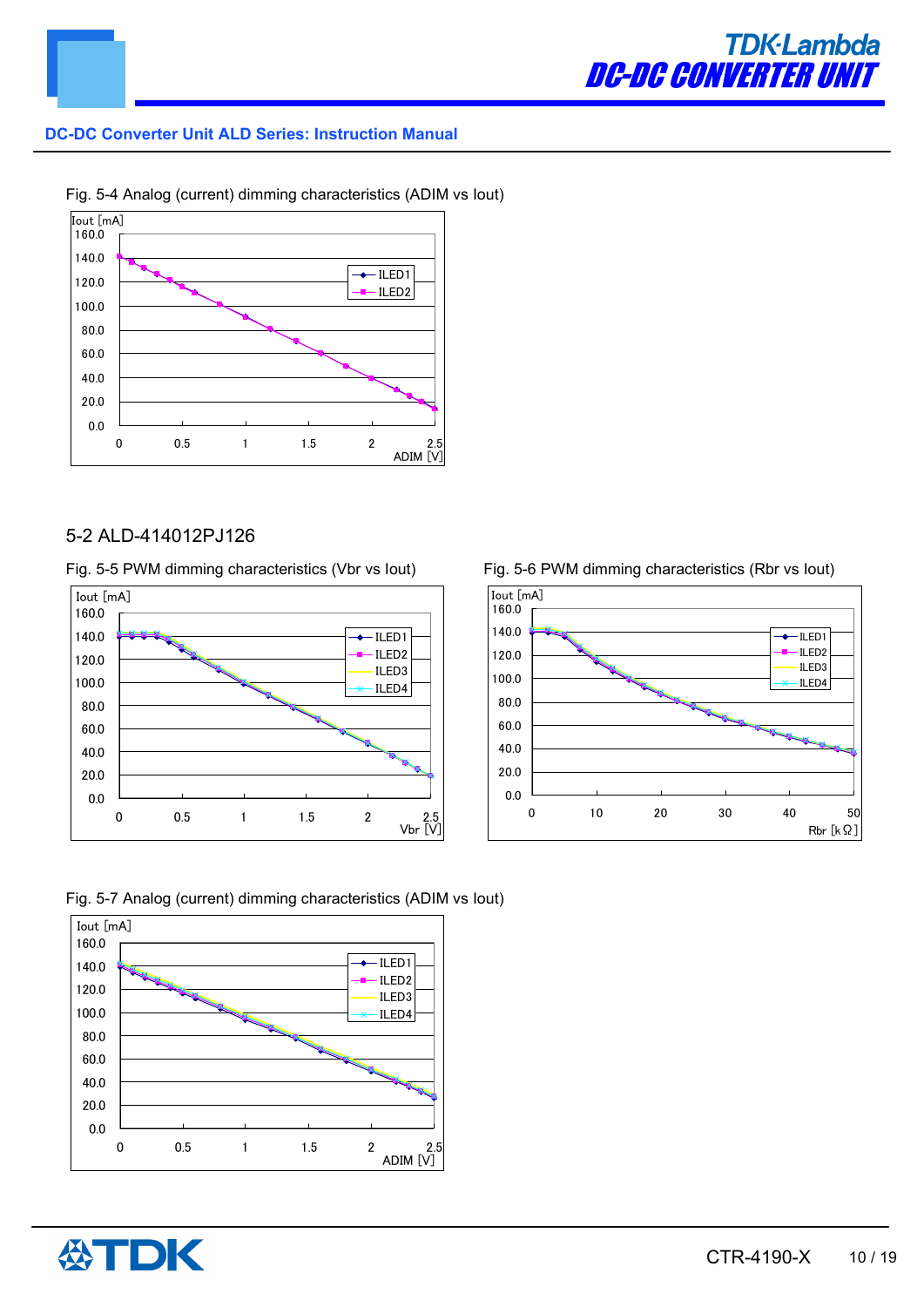

# 5-3 ALD-514012PJ134





Fig. 5-10 Analog (current) dimming characteristics (ADIM vs Iout)



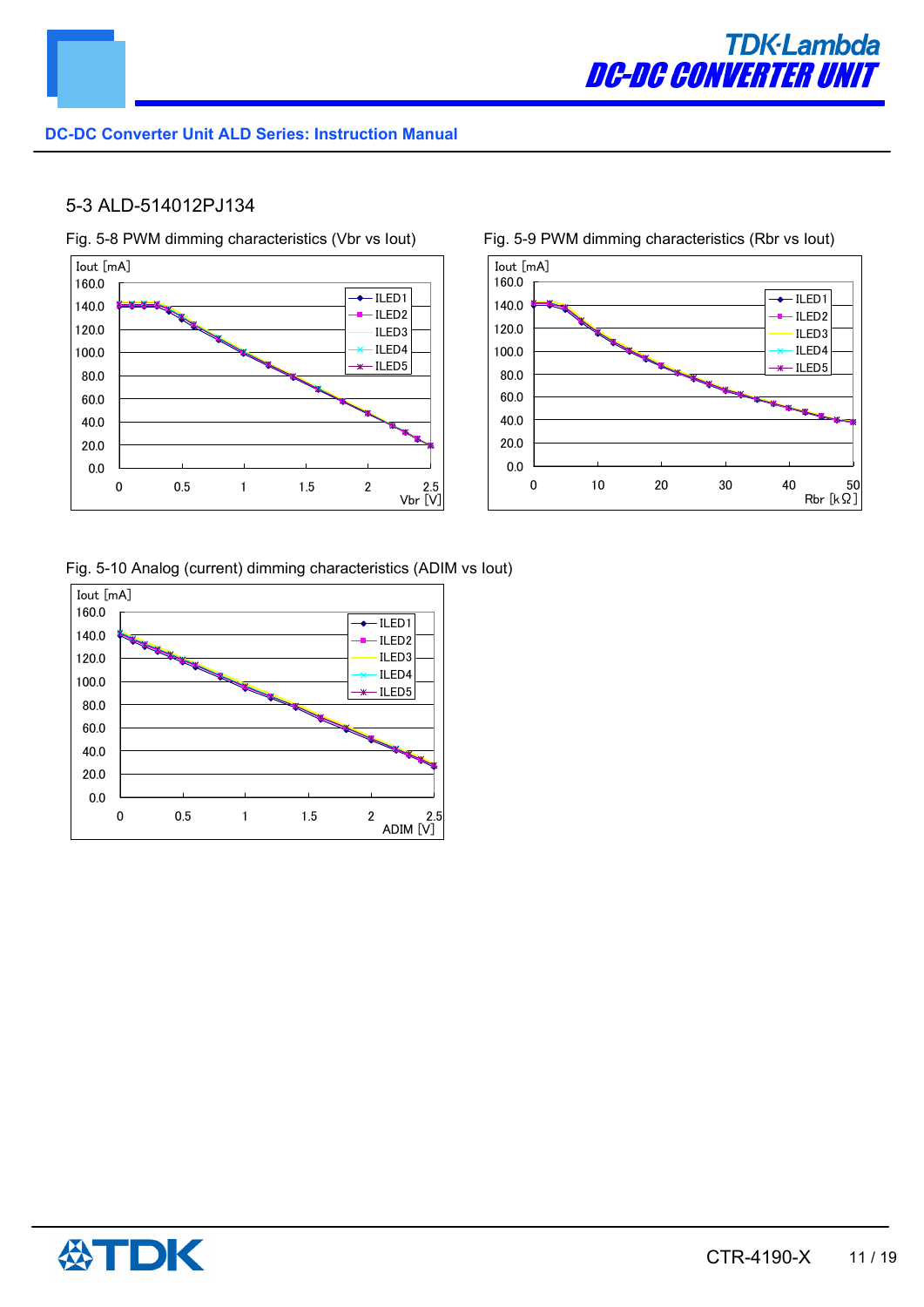

#### 6 Protection function

\* The ALD series has the following protection functions:

# 6-1 Open LED protection circuit

- \* The Open LED protection circuit and the over voltage protection circuit are the same circuit. If one of the LED string is open, the opened string keeps working in an overvoltage protection condition and the other strings work normally.
- \* The alarm output is Hi (around 5V) when any string is in an open condition.
- 6-2 Over voltage protection circuit
	- \* When over voltage occurs, the unit keeps on operation at the overvoltage setting level.
	- \* The alarm output is Hi (around 5V) when any strings work at over voltage condition.
- 6-3 Input over current protection circuit
	- \* The ALD series has Circuit Protector in the input.
	- \* Please ensure power supply capacity on the Product Drawing for proper operation of Circuit Protector.
	- \* Please confirm input current on the final products does not exceed the value on Product Drawing in any conditions. When you cannot use the power supply capacity, please prepare other external over current protection device because the circuit protector may not work properly.

# 6-4 Output A-C short protection circuit<sup>\*1</sup>

- \* This ALD series<sup>\*1</sup> has a short protection circuit between the Anode and the Cathode output terminal.
- \* However the product may be damaged at this condition. Please do not use the short-circuited product even once.

\*1 Only ALD-514012PJ134

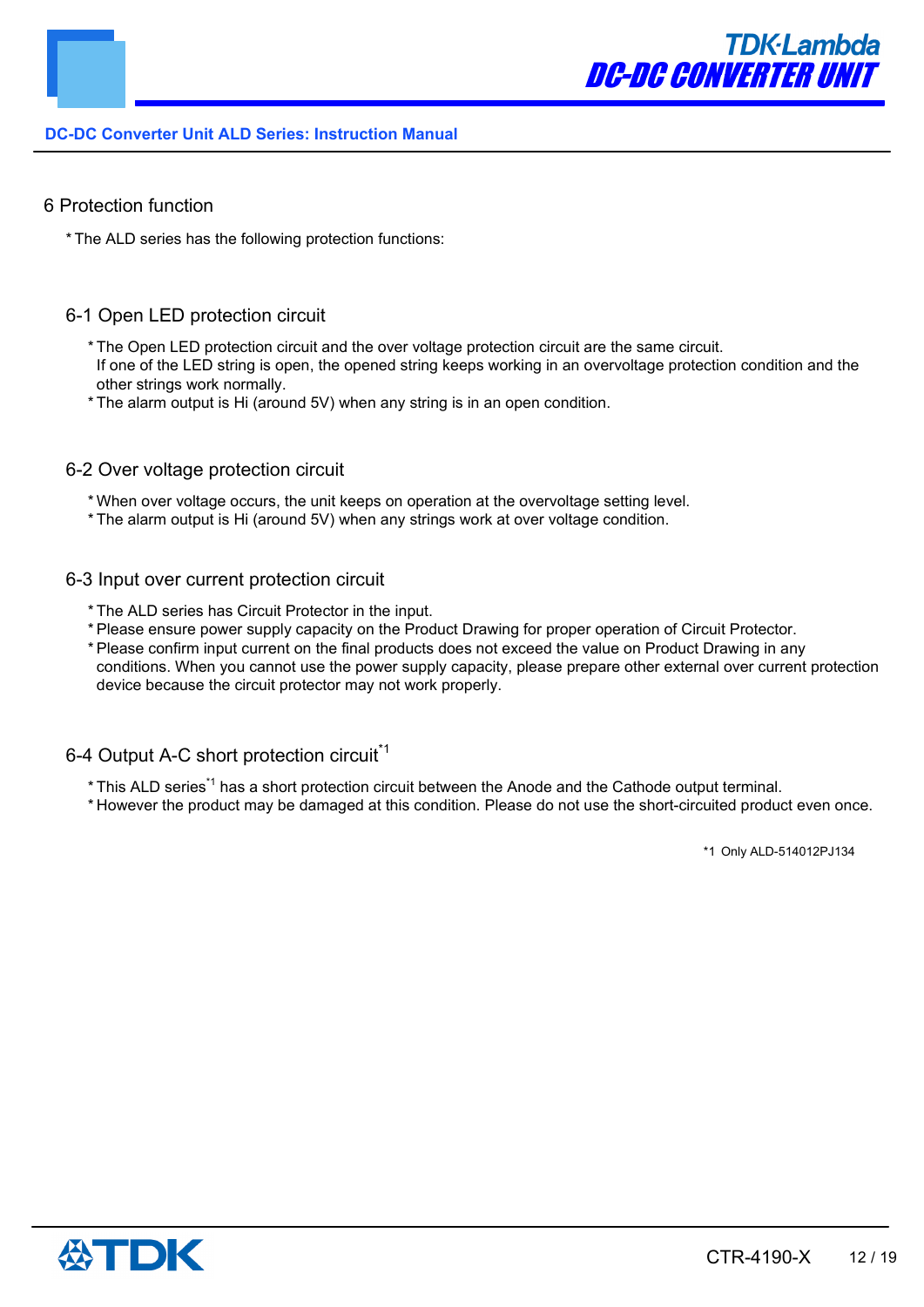# 7 Alarm output function

\* The ALD series has an alarm output function. The Alarm output is 0~1V at normal condition and around 5V at abnormal condition. Please confirm the following precautions:

#### 7-1 Recommended power on/off sequence

#### \* Turn on sequence

- 1) apply input voltage
- 2) apply Vbr and ADIM voltage (recommend low impedance output like operation amplifier output etc.)
- 3) apply remote on/off voltage (recommend high level signal at open collector or logic output)
- \* Please provide mask for the alarm signal at turn on when you control external product by monitoring alarm output. (Please refer to Fig.7-1:recommended sequence)

#### \*Turn off sequence

- 1) turn off remote on/off voltage (recommend low level signal at open collector or logic output)
- 2) turn off Vbr and ADIM voltage (recommend low impedance output like operation amplifier output etc.)
- 3) turn off input voltage
- \* Please provide mask for the alarm signal at turn off when you control external product by monitoring alarm output. (Please refer to Fig.7-1:recommended sequence)

#### 7-2 Turn on input voltage and remote on/off voltage simultaneously

- \* Turn on
	- \* When input voltage is lower than working voltage of IC, the alarm signal may activate.
	- \* When the rise time of input voltage is long, the alarm signal may activate.
	- \* Please provide mask for the alarm signal at turn on when you control external product by monitoring alarm output. (Please refer to Fig.7-1:recommended sequence)
- \* Turn off
	- \* When input voltage is lower than working voltage of IC, alarm signal may activate.
	- \* When the fall time of input voltage is long, the alarm signal may activate.
	- \* Please provide mask for the alarm signal at turn off when you control external product by monitoring alarm output. (Please refer to Fig.7-1:recommended sequence)

# 7-3 Turn on or turn off remote control voltage slowly

- \* Turn on
	- \* When the rise time of remote on/off voltage is long, the alarm signal may activate.
	- We recommend slew rate apply to the remote on/off terminal is faster than  $0.1$ V/ $\mu$ sec.

\* Turn off

\* When the fall time of remote on/off voltage is long, the alarm signal may activate.

We recommend that the slew rate applied to the remote on/off terminal is faster than  $0.1 \text{V}/\text{\mu}$ sec.

#### 7-4 Actual alarm output operation

\* Please refer to the Product Drawing "\*4-4. Protection circuit operation" for each model.

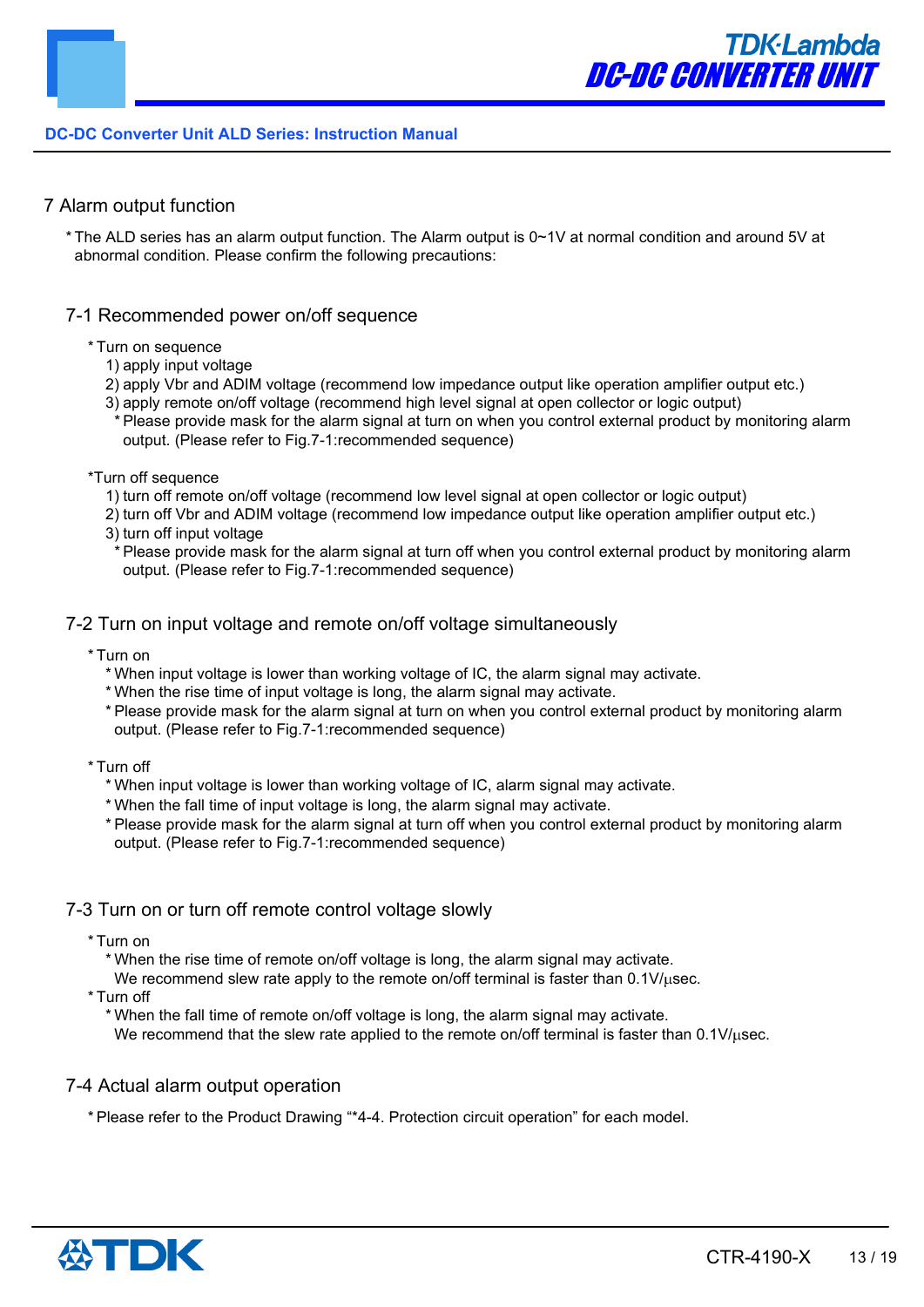

Fig.7-1. Recommended Power On/Off Sequence



- Vin(ON) min. : minimum of recommended working input voltage
- Vrmt(ON) min. : minimum Vrmt on voltage
- Vrmt(OFF) max. : maximum Vrmt off voltage

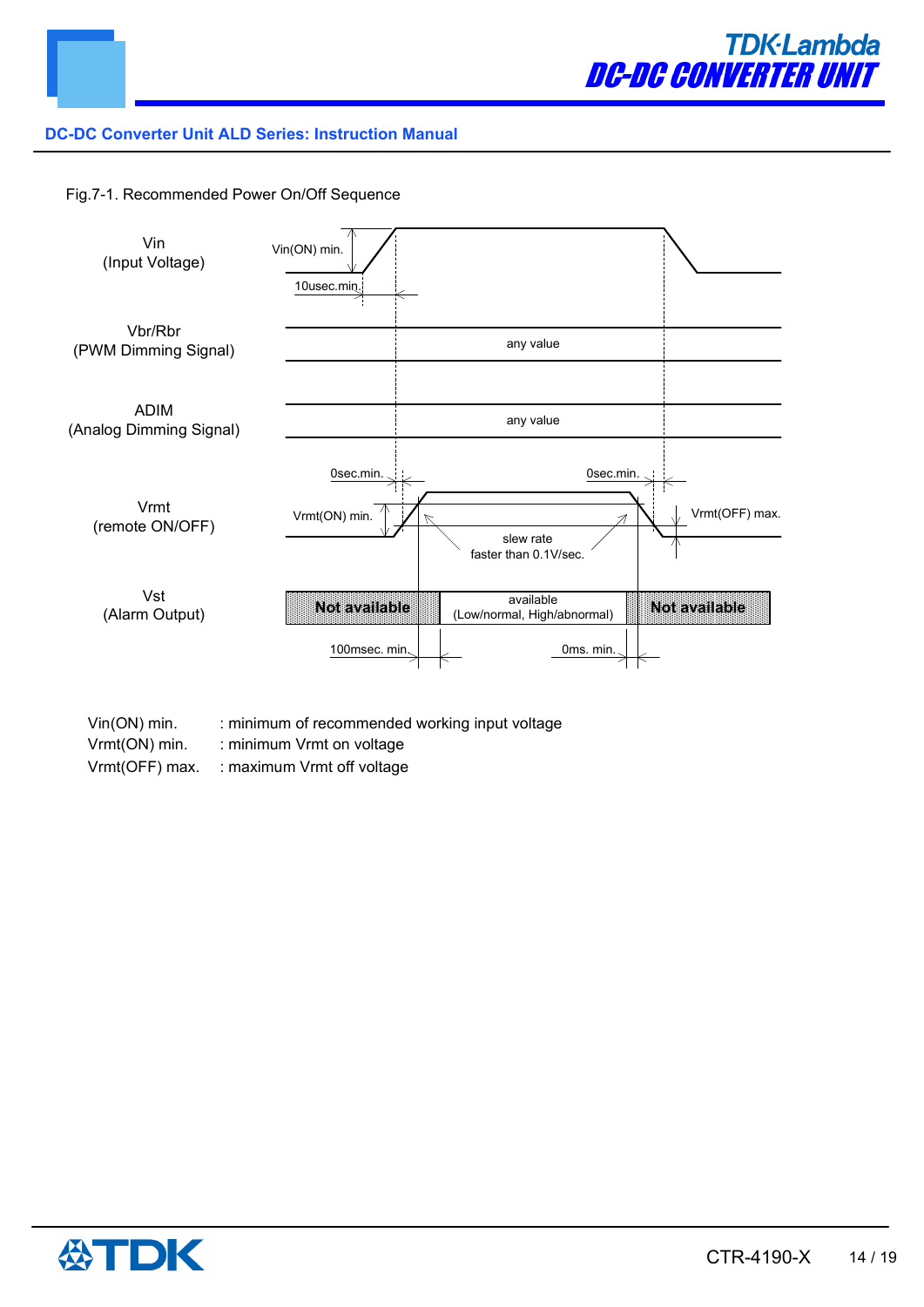# 8 Recommend Connection

# 8-1 ALD-214012PJ111

- \* Please refer to the figure 8-1 for recommend connection. In addition, refer to the Product Specification for maximum ratings of each terminal.
- \* When using fixed resistor to set Iout value to LED If typical value in the specification, please refer to the table 8-1 of reference resistance value.

Please confirm the Iout satisfies LED specifications in worst condition including of tolerance.

#### Fig. 8-1 ALD-214012PJ111



| Table 8-1 ALD-214012PJ111 |  |
|---------------------------|--|
|---------------------------|--|

| Value of ADIM – GND resistance $[\Omega]$ | If typ. [mA] |
|-------------------------------------------|--------------|
| 0                                         | 140          |
| 680                                       | 130          |
| 1.5k                                      | 120          |
| 2.7k                                      | 110          |
| 4.3k                                      | 100          |
| 6.8k                                      | 90           |
| 10k                                       | 80           |
| 18k                                       | 70           |
| 27 <sub>k</sub>                           | 65           |
| 36k                                       | 60           |

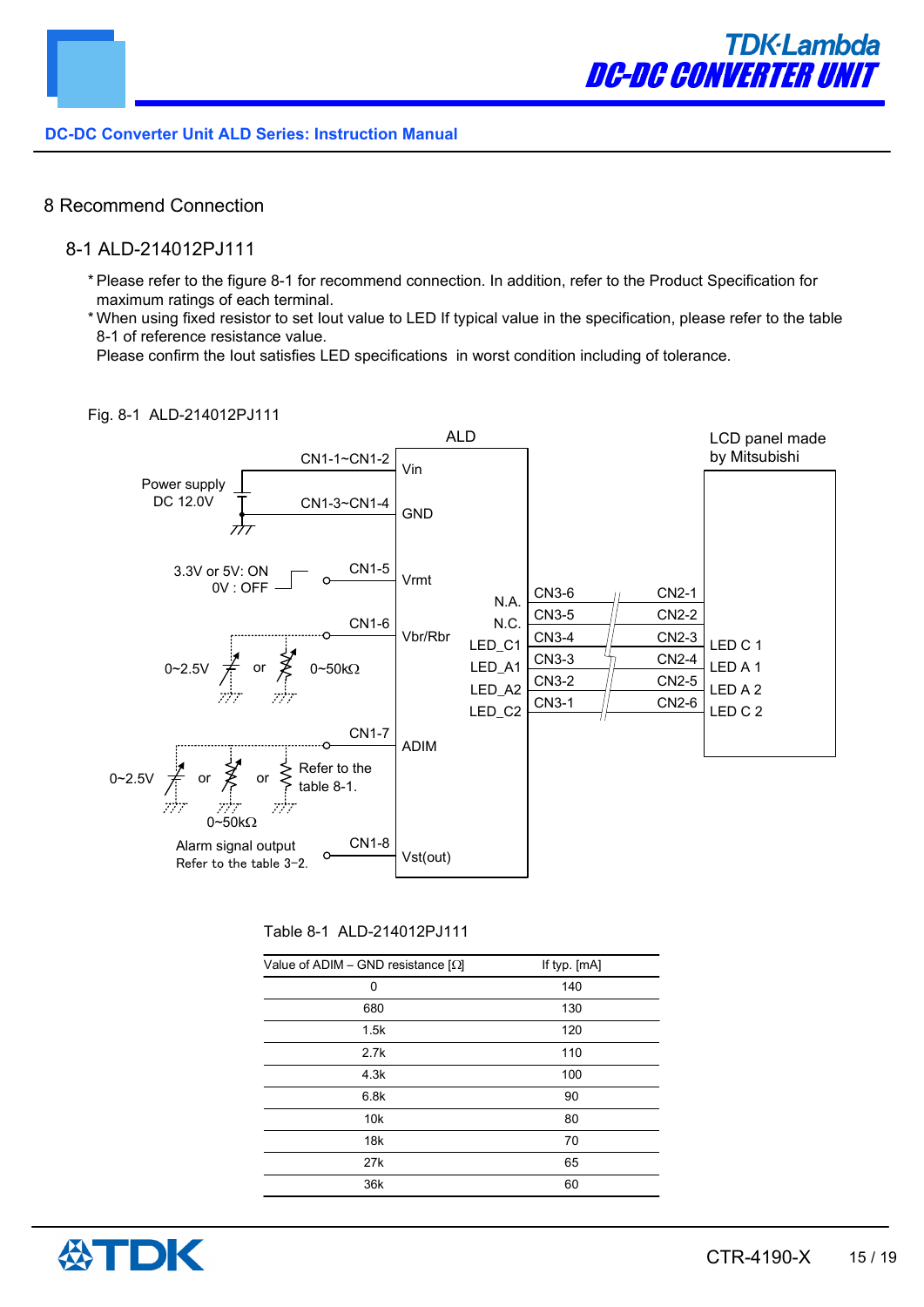# 8-2 ALD-414012PJ126

- \* Please refer to the figure 8-2 for recommend connection. In addition, refer to the Product Specification for maximum ratings of each terminal.
- \* When using fixed resistor to set Iout value to LED If typical value in the specification, please refer to the table 8-2 of reference resistance value.

Please confirm the Iout satisfies LED specifications in worst condition including of tolerance.



#### Fig. 8-2 ALD-414012PJ126

#### Table 8-2 ALD-414012PJ126

| Value of ADIM – GND resistance $[\Omega]$ | If typ. [mA] |
|-------------------------------------------|--------------|
| 0                                         | 140          |
| 220                                       | 130          |
| 470                                       | 120          |
| 750                                       | 110          |
| 1.1k                                      | 100          |
| 1.5k                                      | 90           |
| 2k                                        | 80           |
| 2.4k                                      | 70           |
| 2.7k                                      | 65           |
| 3.3k                                      | 60           |

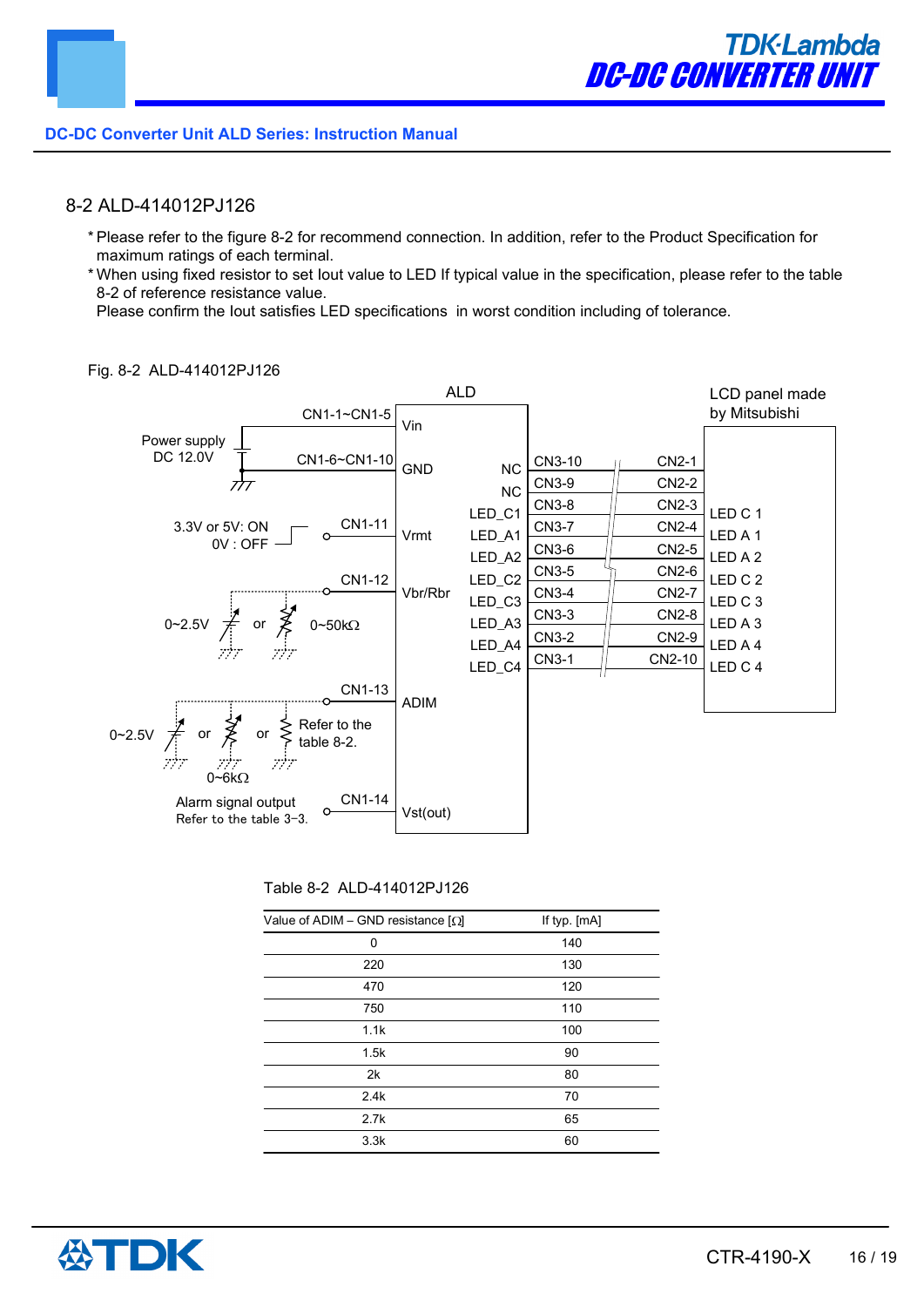# 8-3 ALD-514012PJ134

- \* Please refer to the figure 8-3 for recommend connection. In addition, refer to the Product Specification for maximum ratings of each terminal.
- \* When using fixed resistor to set Iout value to LED If typical value in the specification, please refer to the table 8-3 of reference resistance value.

Please confirm the Iout satisfies LED specifications in worst condition including of tolerance.



#### Fig. 8-3 ALD-514012PJ134

#### Table 8-3 ALD-514012PJ134

| Value of ADIM – GND resistance $[\Omega]$ | If typ. [mA] |
|-------------------------------------------|--------------|
| 0                                         | 140          |
| 150                                       | 130          |
| 330                                       | 120          |
| 560                                       | 110          |
| 750                                       | 100          |
| 1.1k                                      | 90           |
| 1.5k                                      | 80           |
| 2k                                        | 70           |
| 2.4k                                      | 65           |
| 2.7k                                      | 60           |

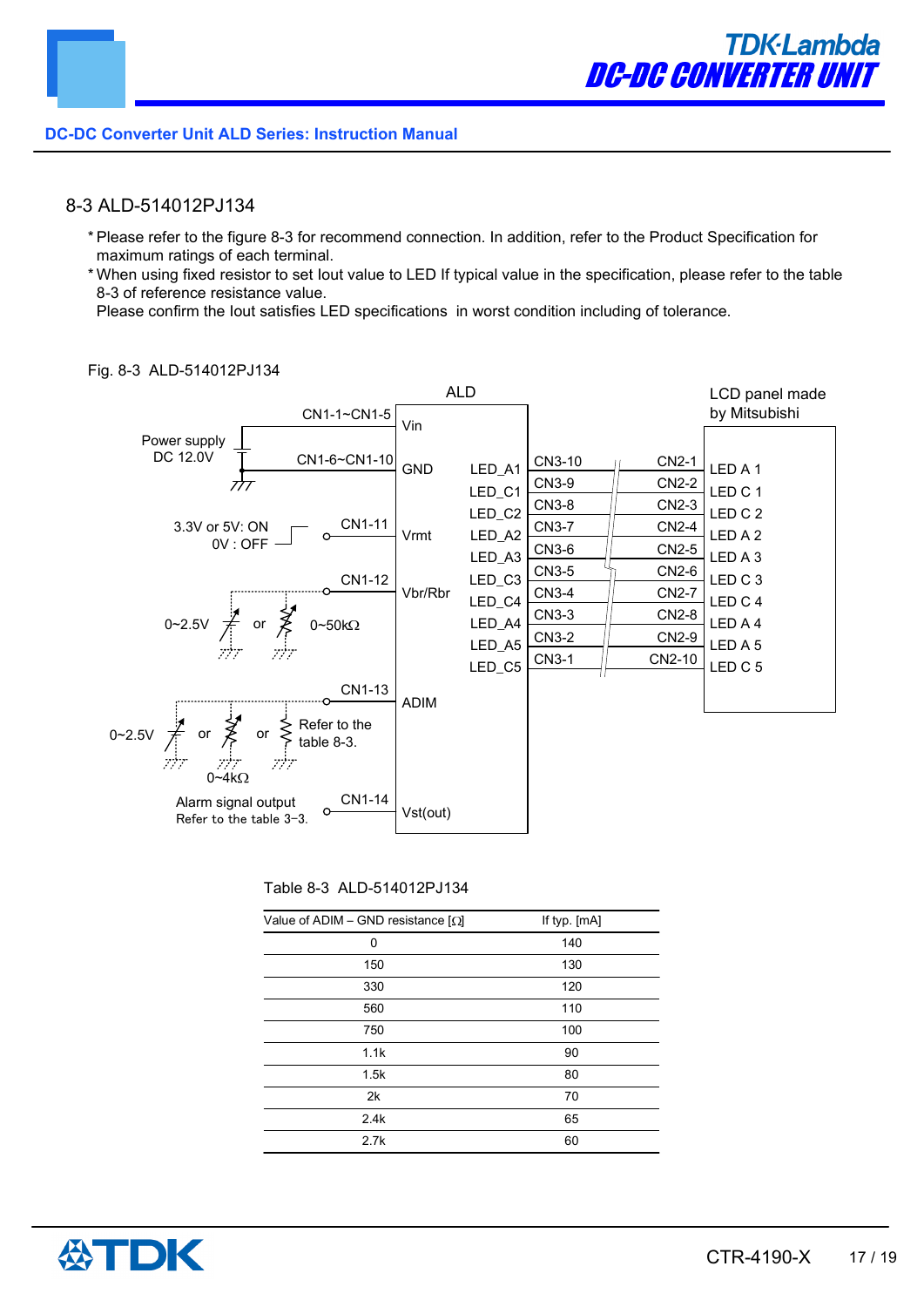# 9 Other Caution

- \* Please avoid to control dimming by Vrmt terminal. When you want to use dimming, please use Vbr or ADIM terminal.
- \* When you handle the unit, please be careful to keep unit's components from coming in contact with anything.
- \* This unit does not allow hot plugging. When the unit is operating do not plug in or plug out the connector.

#### 10 Flicker Considerations

\* In PWM or Analog Dimming operation, please confirm the LCD panel operation before use. Flickering may occur due to ripple noise is on Dimming pin (Vbr / Rbr / ADIM).

#### 11 Dimming Noise Considerations

\* In PWM Dimming operation, please confirm LCD panel operation before use. Noise may occur according to the state of the substrate installation when the PWM Dimming pin (Vbr / Rbr) is used.

#### 12 Converter Layout Considerations

- \* Please consider unit's layout to prevent long cabling. Do not use cable connector extensions.
- \* In order to protect the ALD against vibration and shock, be sure to use all mounting holes when installing the ALD.
- \* Please confirm the clearance between screw head and layout pattern.
- \* If all the GND vias connected with the frame of LCD panel electrically, EMI may decrease.
- \* Please do not put the unit on top of the back light directly without isolation.